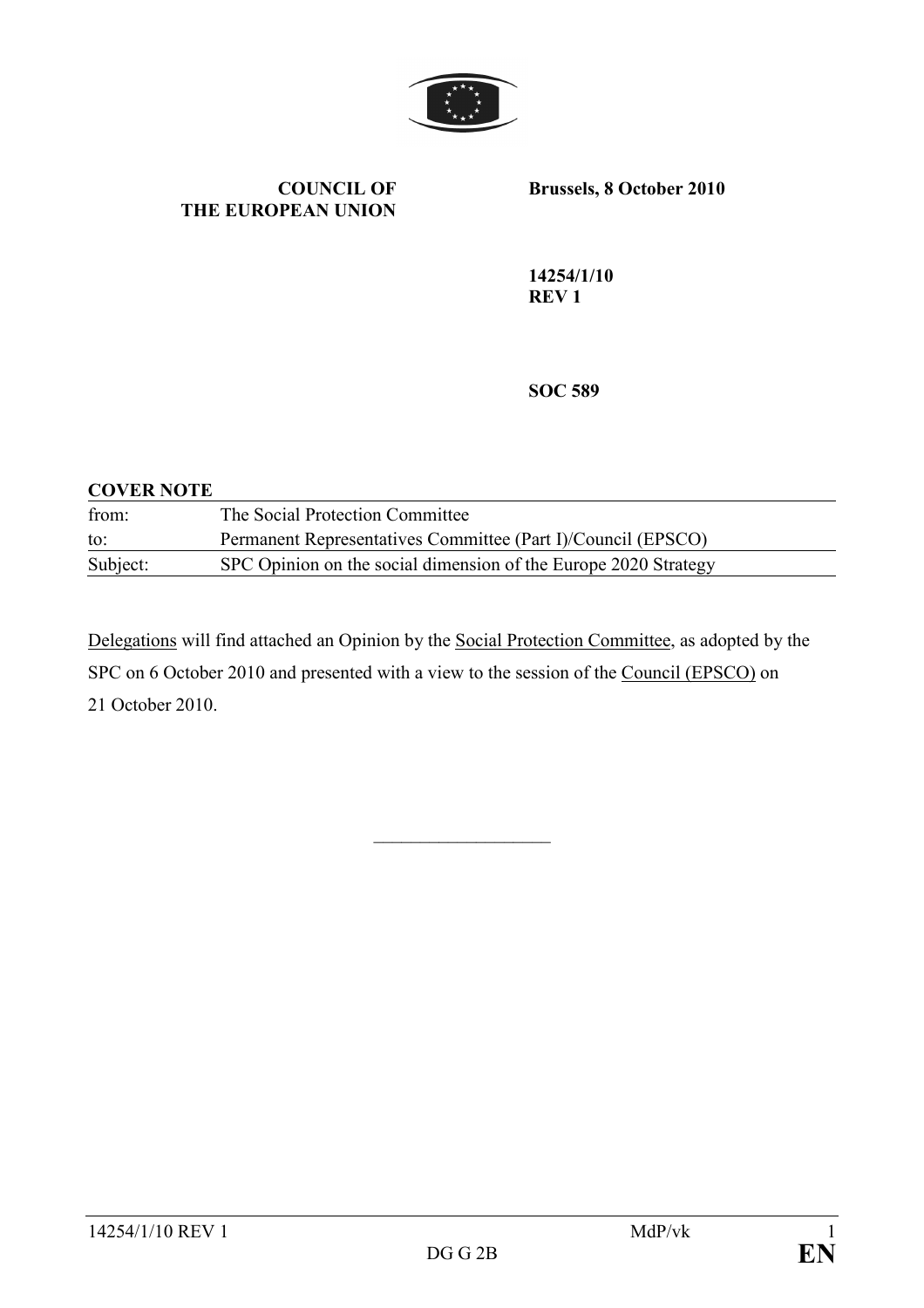

# The Social Protection Committee

#### SPC OPINION ON THE SOCIAL DIMENSION OF THE EUROPE 2020 STRATEGY

# I. THE SOCIAL DIMENSION OF THE EUROPE 2020 STRATEGY AND THE ROLE OF THE SPC

The Europe 2020 Strategy is based on the mutually reinforcing priorities and the interrelated targets decided by the European Council. A reinforced interaction between economic, employment and social policies and objectives is therefore essential to deliver on the overall goals of the Europe 2020.

Promoting inclusive growth and a cohesive society is a fundamental priority of Europe 2020. The EU headline target on social inclusion and poverty reduction is at the core of the new tenyear EU Strategy. Europe 2020 opens new opportunities for an effective mainstreaming of social values and objectives in both national and EU policies.

In line with the European Council conclusions and in order to start the implementation of the new strategy Member States "should, in close dialogue with the Commission, rapidly finalise their national targets"<sup>1</sup>.

The EPSCO Council has a key role in the social dimension of Europe 2020 and its governance, and appropriate input will be provided by the Social Protection Committee to this  $\text{aim}^2$ .

 $\frac{1}{1}$ European Council Conclusions of 17 June 2010, par. 4.

 $\overline{\phantom{a}}$ "The social dimension of the Europe 2020 Strategy", Presidency background paper (Council doc. 13274/10).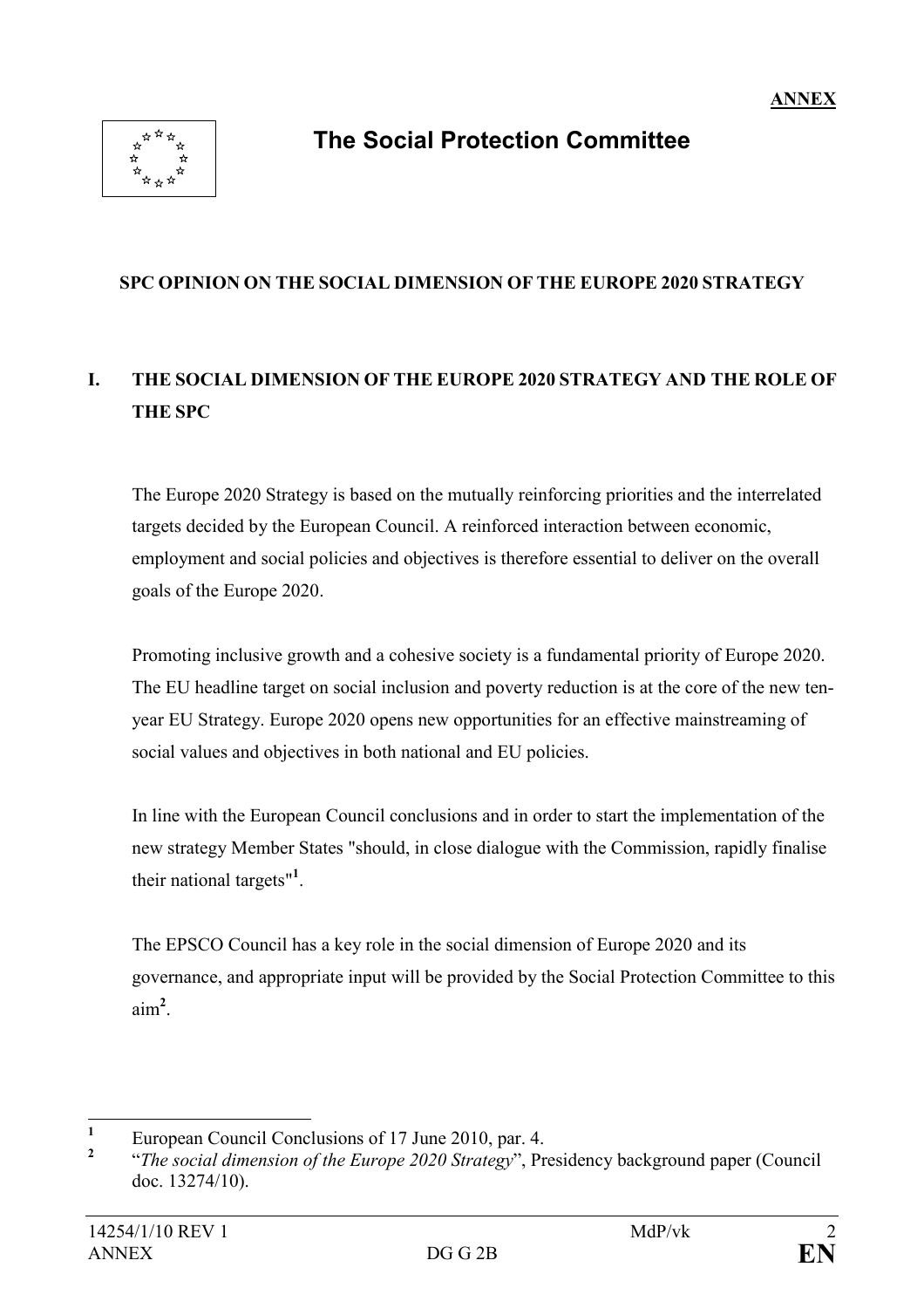The Social Protection Committee is mandated by the Treaty to promote cooperation on social protection policies between Member States and with the Commission<sup>3</sup>. In line with its Treatybased role and building on the important experience of ten years' cooperation in the field of social protection and social inclusion policies, under the framework of the Social OMC, the SPC will contribute to the work of the EPSCO Council on the social dimension of the Europe 2020 Strategy.

Following the informal meeting of Ministers for Social Affairs of 9 July 2010, the SPC was asked to "present an opinion on the social dimension of the Europe 2020 Strategy to the EPSCO Council meeting in October. This Opinion will outline the organisation of the SPC work to ensure the role of EPSCO in the social dimension of the Strategy, making the most of the potential that the Social OMC holds for effective implementation of the new Strategy. The EPSCO Council will adopt conclusions on this basis."<sup>4</sup>

The EPSCO Council intends, in line with the new governance structure given by Europe 2020, to provide inputs into both the thematic surveillance (based on the five interrelated headlines targets) and the macro-economic surveillance, as these two pillars are closely interrelated<sup>5</sup>. More specifically, it will:

examine progress towards the EU headline target on social inclusion and poverty reduction.

to promote exchanges of information, experience and good practice between Member States and with the Commission;

5 Presidency background paper (see fn. 2).

 $\frac{1}{3}$ 

Art. 160 TFEU, which also provides the following specific tasks of the SPC:

to monitor the social situation and the development of social protection policies in the Member States and the Union;

without prejudice to Article 240, to prepare reports, formulate opinions or undertake other work within its fields of competence, at the request of either the Council or the Commission or on its own initiative."

<sup>4</sup> Presidency background paper (see fn. 2).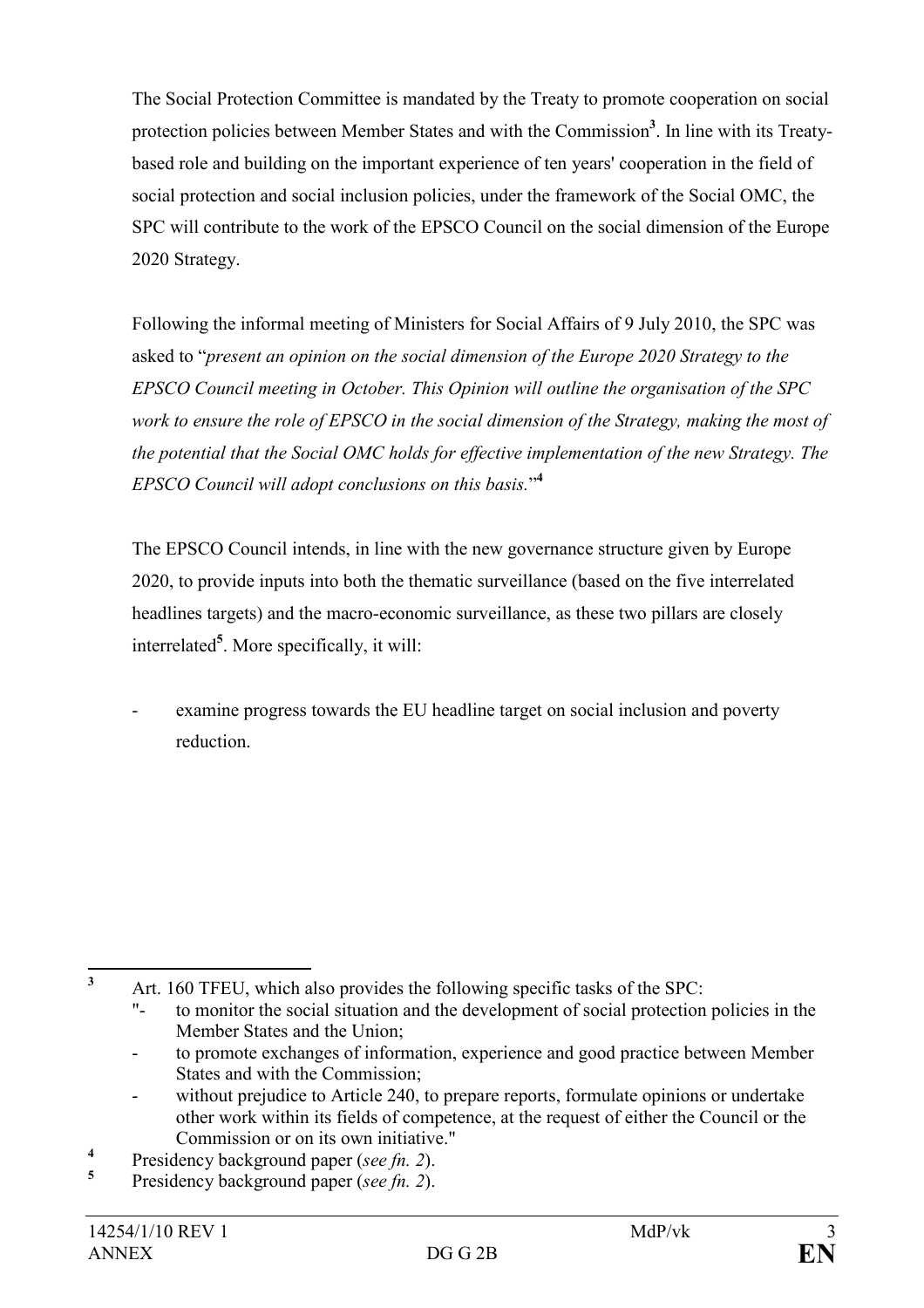monitor the implementation of structural reforms designed to deliver inclusive growth at national and EU levels through the National Reform Programmes that will be prepared in accordance with the new set of integrated guidelines.<sup>6</sup>

# The SPC contribution to EPSCO on Europe 2020 will be based on the following activities:

- Monitoring progress towards the EU social inclusion and poverty reduction target;
- Monitoring implementation of social aspects of the integrated guidelines, focussing in particular on integrated guideline 10;
- Conducting OMC work to monitor the social situation and the development of social protection policies.
- Providing its contribution to foster positive interaction between the social OMC activities and the future flagship initiative intended to support the fight against poverty and social exclusion, expected to be presented by the Commission at end of 2010.

### II. THE EUROPE 2020 STRATEGY AND THE ORGANISATION OF SPC WORK

The SPC work on the Europe 2020 Strategy will be structured along the calendar of the European semester. Other social OMC activities, including the annual thematic focus, will be mainly implemented during the second semester of the cycle. In doing so, the Committee will seek to simplify reporting activities and avoid duplications, while ensuring the substantive input of its work.

 6 Presidency background paper (see fn. 2). See also Commission's guidance note on the governance and policy cycle of Europe 2020 (Commission Secretary General's letter to Member States of July 2010), where it is also recalled the key role of EPSCO, throughout the year, in examining progress in advancing the flagship initiatives, including the "European Platform against Poverty".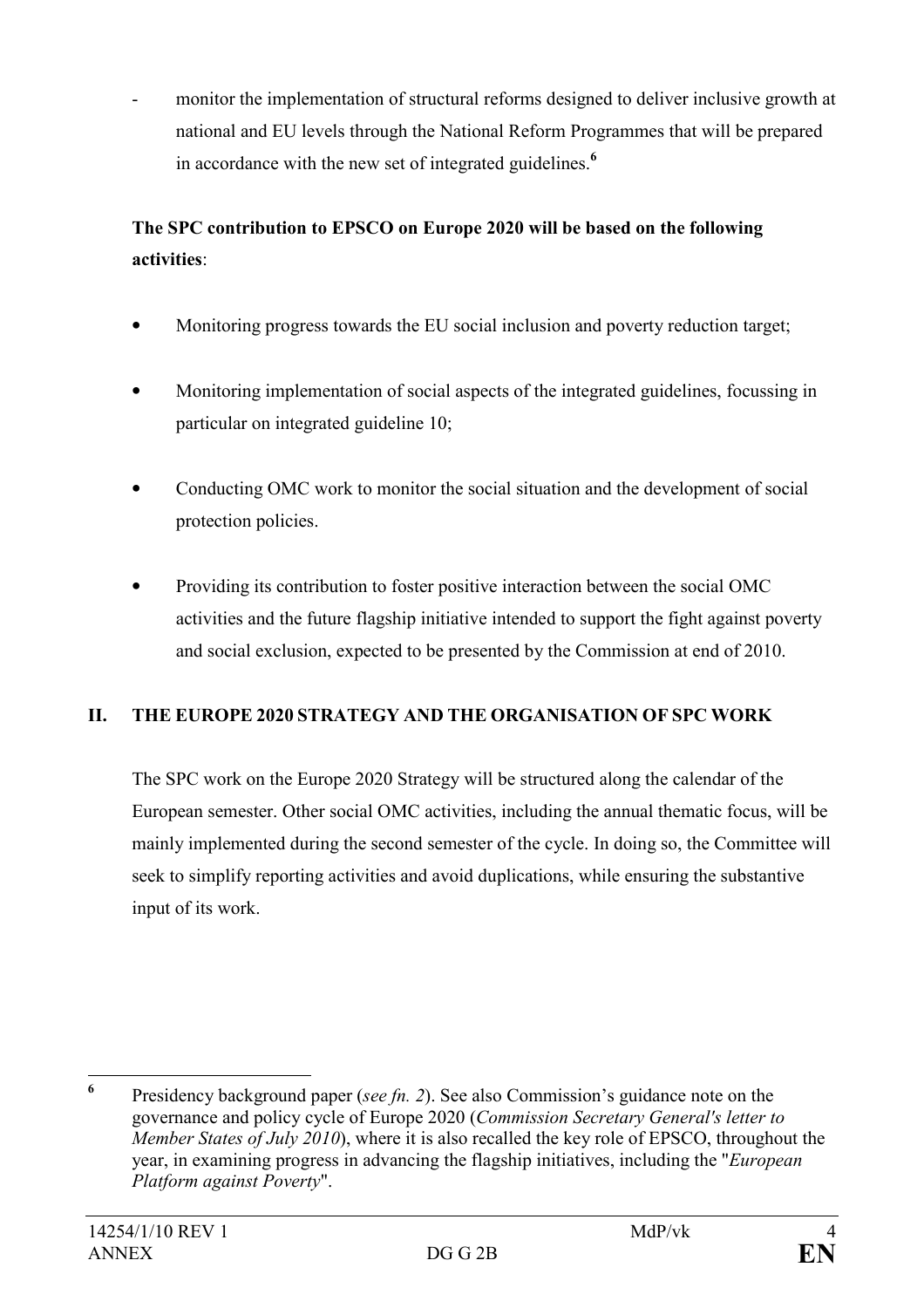In-depth reviews of the social situation and the development of social protection policies will be conducted by the SPC in close cooperation with the Commission at appropriate moments of the implementation of the new Strategy. In particular, this work will provide timely contribution for the mid-term review and the final assessment of the new Strategy (i.e. in 2013 and 2018).

Key and focussed SPC priorities will be identified through a multi-annual work programme. The structure of this multi-annual plan will be discussed when preparing the next SPC annual work-programme to be transmitted to EPSCO in 2011. Flexibility would need to be maintained to adapt the multi-annual plan to take account of new priorities (e.g. possible follow-up of ongoing initiatives such as the joint EPC-SPC report on pensions) as well as the role of the SPC in the governance of Europe 2020.

One important issue to be considered is how current national plans and strategies for social protection and inclusion, which entail the important aspect of the stakeholders' involvement and benefit from EU level coordination, will fully contribute to the National Reform Programmes under Europe 2020. The SPC will address this issue in 2011 on the basis of the experience of the first NRPs to be presented in April 2011, as well as in the light of ongoing OMC activities in the framework of the SPC. On this basis, the SPC will present its views to the EPSCO Council.

#### II.1. SPC Report on social inclusion and social protection policies

The SPC will issue an annual report on the social situation and the development of social protection policies, including an assessment of the social dimension of Europe 2020. This report will be transmitted to the EPSCO Council preparing the Spring European Council.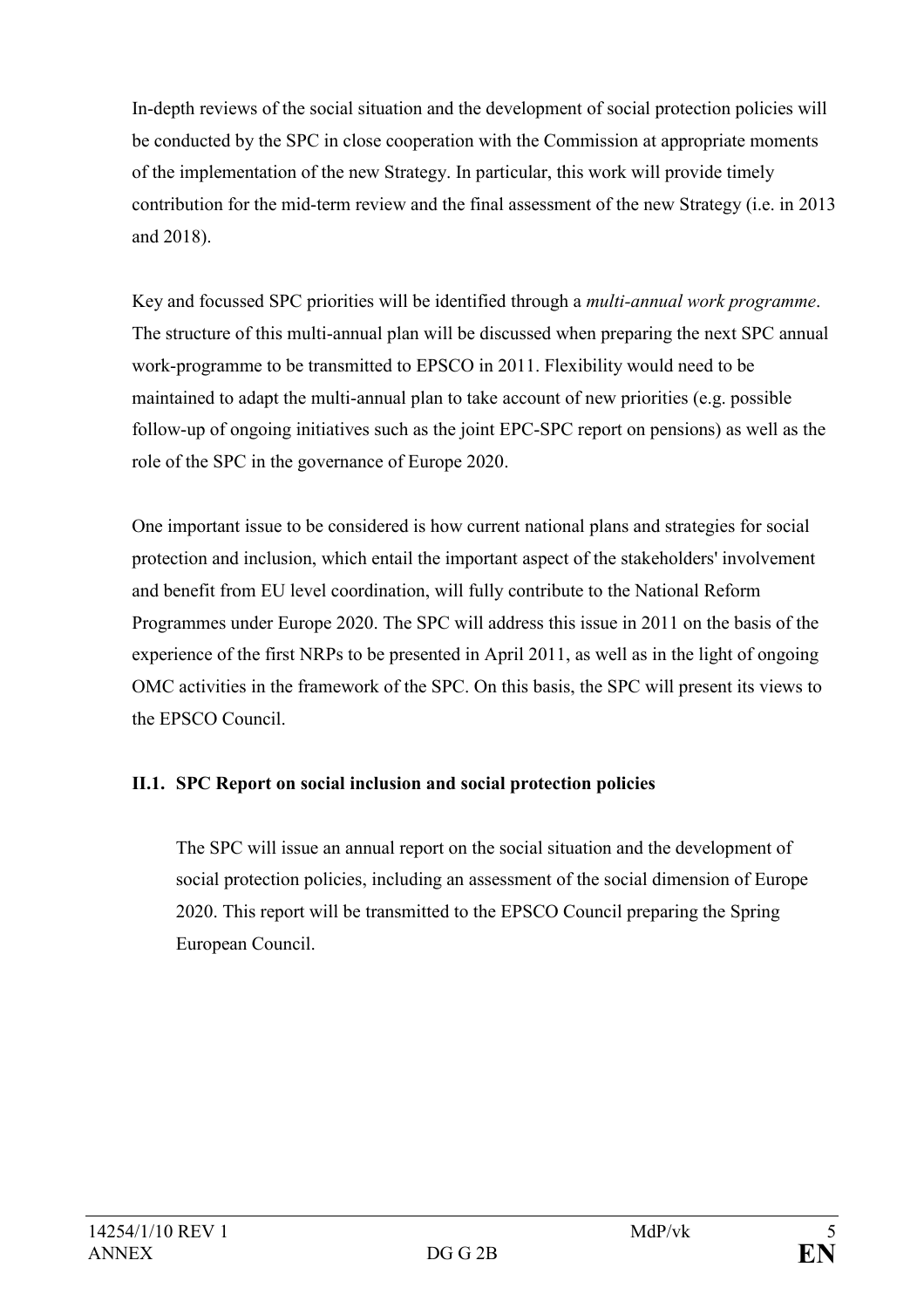The SPC report will be structured around the following parts:

a) Assessment of progress towards the EU headline target on social inclusion and poverty reduction

This assessment will be based on: i) tracking progress towards the national targets and their contribution to the EU headline target;  $ii)$  analysis of key related EU indicators reflecting the determinants of trends in poverty and social exclusion as well as the situation of population sub-groups, duly strengthened along the lines agreed by the Council in June 2010<sup>7</sup>; *iii*) the relevant findings of the analysis conducted under OMC activities [see  $b$ ) and  $c$ ].

## b) Monitoring the implementation of social aspects of the Integrated Guidelines, in particular of IG 10

This monitoring will be based on the "Joint assessment framework for the monitoring of the employment guidelines under Europe 2020", that EMCO, SPC and the Commission are currently preparing.

The SPC will also provide input to the assessment of integrated guidelines 1 to 6 in view of their social implications<sup>8</sup>. This work will be conducted in dialogue with the Economic Policy Committee (EPC).

 7 "During the process of implementation of the EU 2020 Strategy, there will be scope for strengthening the current instruments for measuring progress in the reduction of poverty and deprivation and for understanding the phenomenon of exclusion from the labour market. The relationship between labour market exclusion and the situation of poverty at individual level will have to be better taken into account." EPSCO Council Conclusions, 7-8 June 2010 (Council document 10560/10).

<sup>8</sup> Attention will be given notably to aspects relating to the quality and sustainability of public finances (reform of tax-benefit systems and age-related expenditure), orientation of R&D and innovation, e-inclusion, fair distribution of the costs and benefits of sustainable development measures, etc.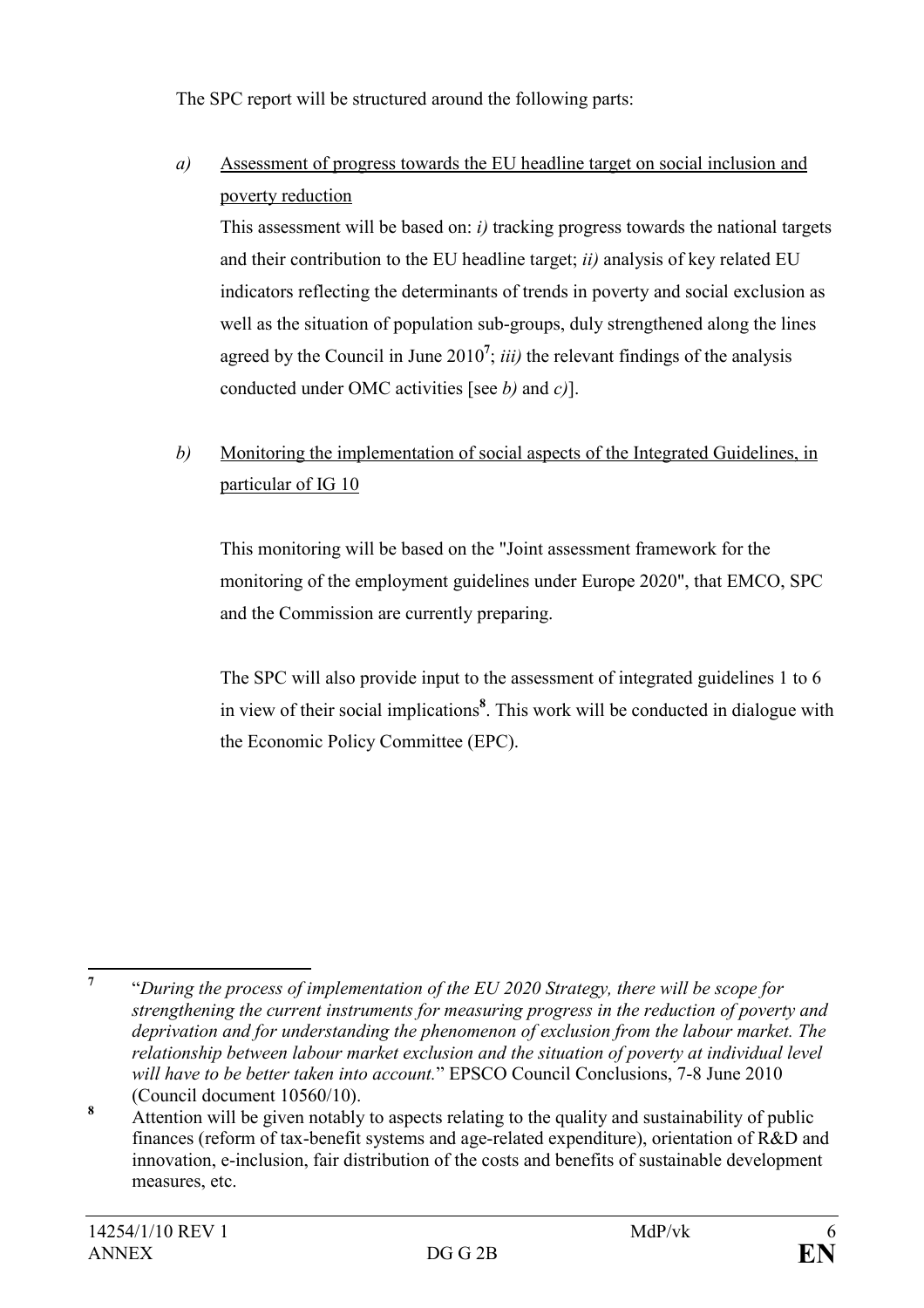# $c)$  OMC work to monitor the social situation and the development of social protection policies

This part will include the results of other work conducted by the SPC in line with its mandate to monitor the social situation and the development of social protection policies in the Member States and the Union. This work will draw on the already agreed and where necessary updated and/or new indicators, as well as specific analytical work such as the monitoring of the social impact of the crisis.

There will be two steps in the presentation of the SPC report on the social situation and the development of social protection policies:

- An interim version will be prepared by SPC at its November and December meetings with a view to the launch of the following European Semester on the basis of the Commission's Annual Growth Survey.
- The final version will be adopted by the SPC at its February meeting and will be transmitted to the EPSCO Council. It will contribute to the EPSCO preparation of the Spring European Council as regards the Europe 2020 Strategy.

### The first report during the transition phase of Europe 2020

The first SPC report assessing the social dimension of Europe 2020 will be adopted by the SPC in February 2011 with a view to its transmission to EPSCO preparing the 2011 Spring European Council.

Given the current transition phase of the Europe 2020 Strategy, this report will be based on the relevant aspects of the draft National Reform Programmes that Member States will submit by 12 November 2010.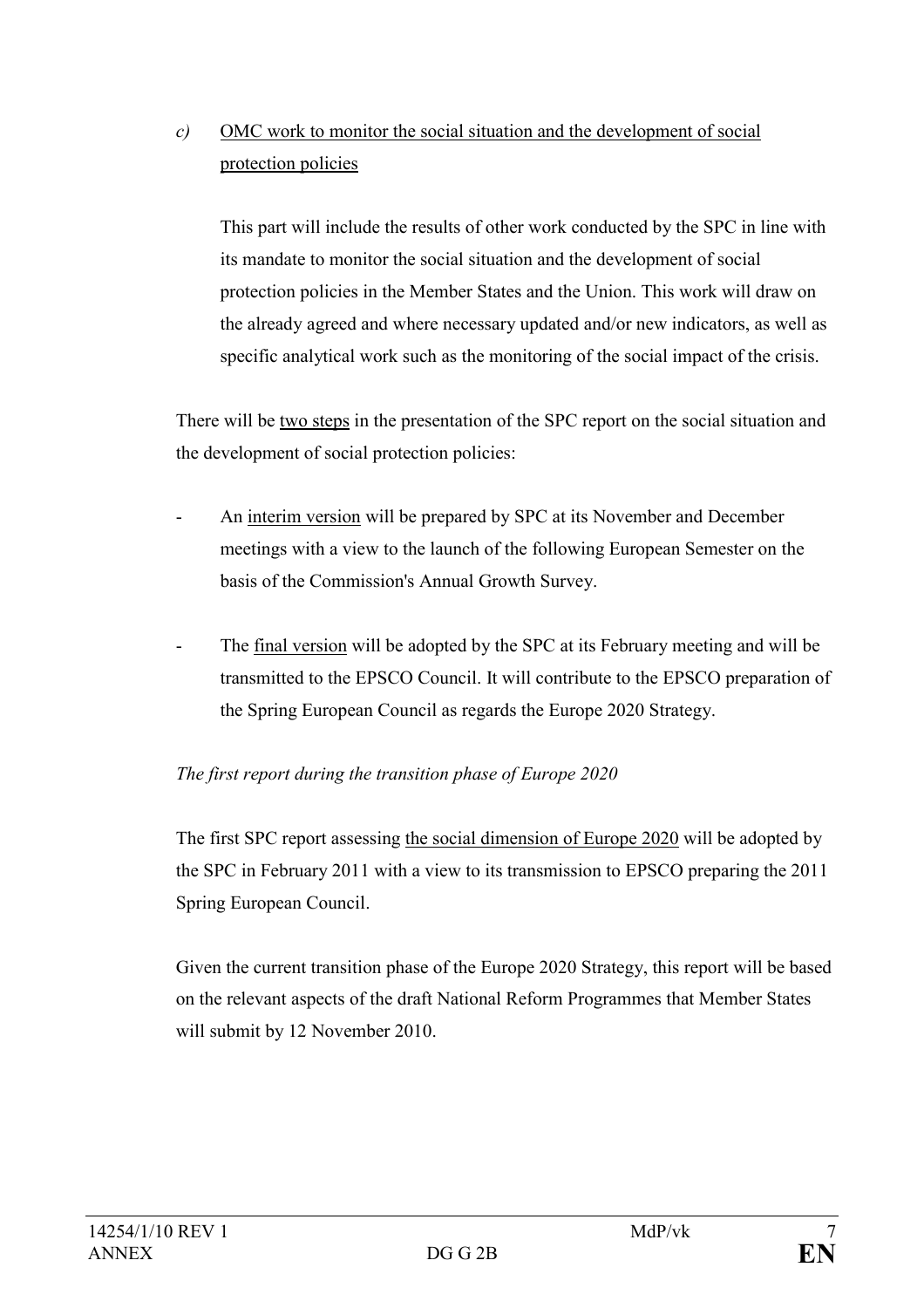As regards the part reviewing the social situation and the development of social protection policies, it will reflect the ongoing SPC activities, in particular the EC-SPC crisis monitoring report, the EPC-SPC report on pensions and the SPC work on the social services of general interest (SSGI). It will also draw on the conclusions of the SPC report on Growth Jobs and Social Progress (2009).

#### II.2. SPC contribution to the assessment of the National Reform Programmes

The  $(draf)$  decision on the employment guidelines<sup>9</sup> recalls that "*The Employment* Committee and the Social Protection Committee should monitor progress in relation to the employment and social aspects of the employment guidelines, in line with their respective Treaty-based mandates. This should in particular build on the activities of the open method of coordination in the fields of employment and of social protection and social inclusion."

According to the Commission's guidance note on the governance and policy cycle of Europe  $2020^{10}$ , in June of each year the Commission will propose a single set of country-specific recommendations and/or draft opinions attached to a single country report. The foreseen legal instruments include recommendations on thematic issues (Art. 148 TFEU).

The SPC will provide a contribution to assess the relevant aspects of the National Reform Programmes that Member States will submit in April each year. This work will be based on the assessment methodology of the employment guidelines to be agreed with EMCO. In line with its Treaty-based mandate, the SPC will provide its contribution in time for the preparation by the Commission and finalisation by EPSCO of the policy guidance of Europe 2020, including through possible country specific recommendations<sup>11</sup>.

<sup>—&</sup>lt;br>9  $\frac{9}{10}$  Scheduled for adoption by EPSCO on 21 October 2010.

<sup>10</sup> Commission's guidance note on the governance and policy cycle of Europe 2020 (Commission Secretary General's letter to Member States of July 2010)

<sup>&</sup>lt;sup>11</sup> This aspect of the future SPC work will need to be described in more detail when more precise elements of the calendar of the Europe 2020 governance will be available.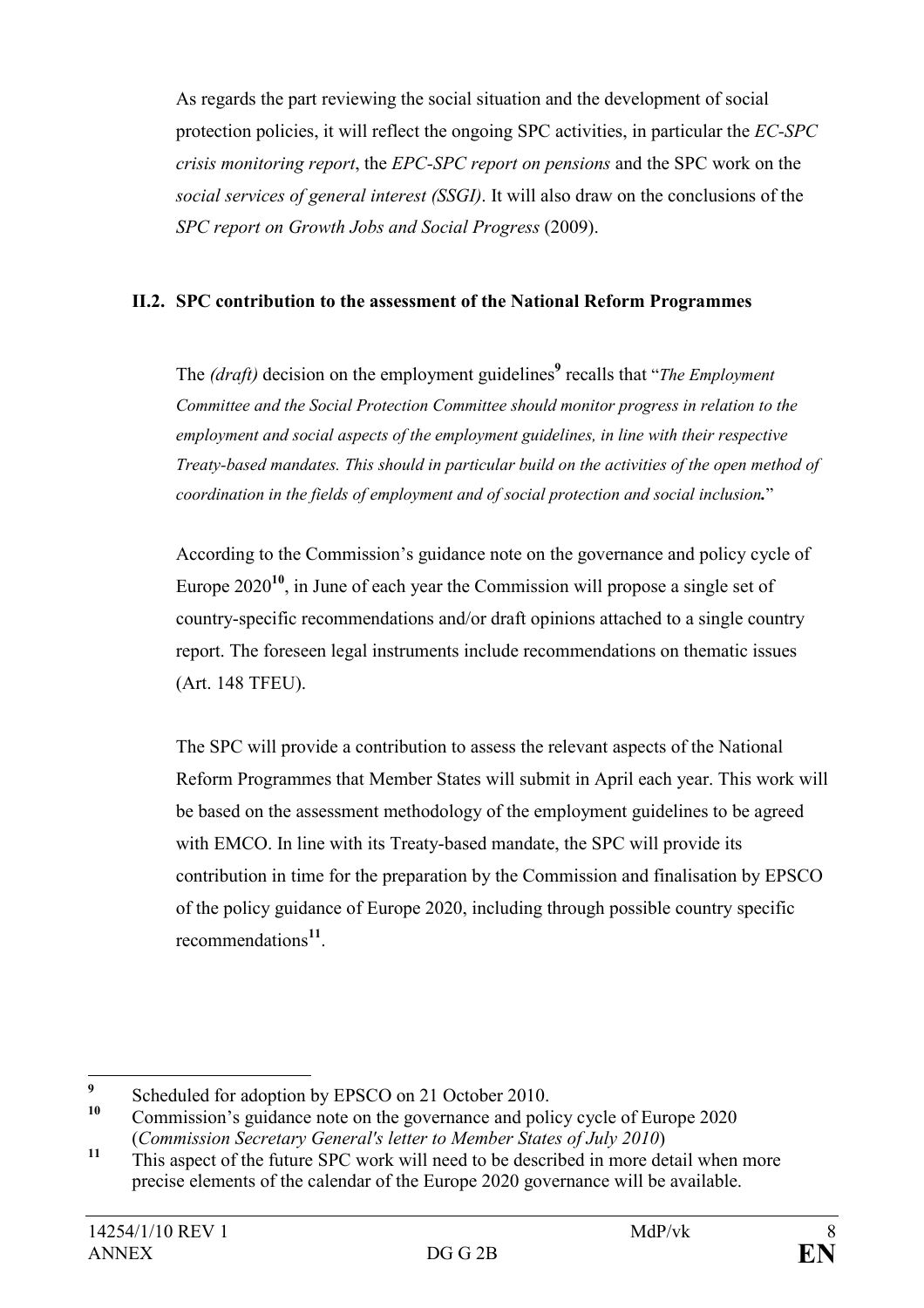#### II.3 social OMC activities

Ten years of experience under the Social OMC has proved the value of flexible and effective policy coordination for fighting poverty and social exclusion and for reforming and modernising social protection systems, while respecting the diversity of the Member States.

The SPC is committed to build further on this *acquis*, based also on the 2006 common objectives agreed by the European Council, and to possibly adjust the current OMC work in light of the Europe 2020 Strategy.

In this vein and in light of the Europe 2020 Strategy, the OMC process will support Member States' efforts aimed at achieving progress towards the poverty reduction and social inclusion target, providing adequate and sustainable pensions, and promoting accessible, high-quality and sustainable healthcare and long-term care $^{12}$ .

A continued commitment to this coordinated approach will enable the Committee to provide a strong contribution to Europe 2020, and in particular on its social dimension.

#### II.4 Cooperation with other policy Committees

The integrated approach to policy making inherent to the Europe 2020 Strategy will benefit from strengthened cooperation between the SPC and other relevant policy Committees for the three strands of the work conducted under the Social OMC (social inclusion, pensions, health and long-term care).

The SPC should continue its cooperation with the Economic Policy Committee (EPC) with respect to mutual implications between economic decisions and social protection and inclusion policies. This cooperation could be developed, for instance, along similar arrangements used for the joint work conducted in 2010 on pensions or through other forms of regular cooperation (joint ad hoc groups, meeting between chairs, etc).

 $\overline{a}$  $12$  Council document 6801/06.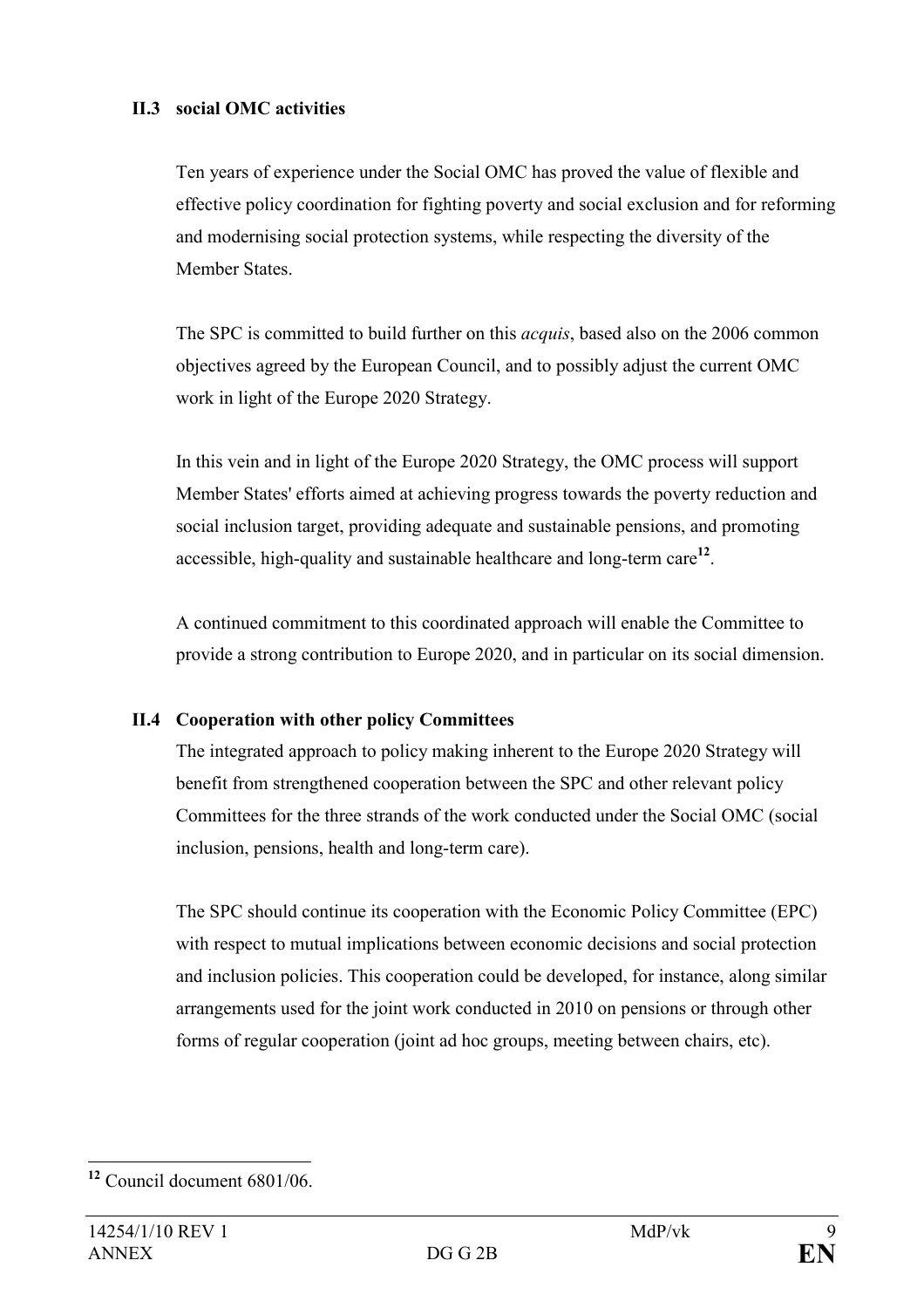Moreover, the SPC, EMCO and the Commission are jointly defining the overall architecture of the Joint Assessment Framework for the monitoring of the Employment Guidelines.

The elements of the draft Joint Employment Report concerning the implementation of guideline 10 in relation to the EU headline target on social inclusion and poverty reduction will be discussed and agreed by the SPC and transmitted to EMCO. Practical arrangements for the cooperation between EMCO and SPC on the monitoring of implementation of the employment and social aspects of the employment guidelines are currently under negotiation.

For the multilateral surveillance, EMCO and SPC will also cooperate in monitoring the implementation of the Employment Guidelines in light of the National Reform Programs presented by Member States in April. The two Chairs have proposed that an SPC representative is present at each session of the EMCO country examination (the "Cambridge Review") and transmits the SPC views to the EMCO group.

Regarding work on health and long-term care, SPC intends to cooperate with relevant committees and high-level groups following, for instance, the steps already conducted in the area of "health inequalities" and ongoing work on "active, healthy and dignified ageing".

Other areas where enhanced cooperation should be established through closer dialogue with relevant bodies include education, climate and energy.

\* \* \*